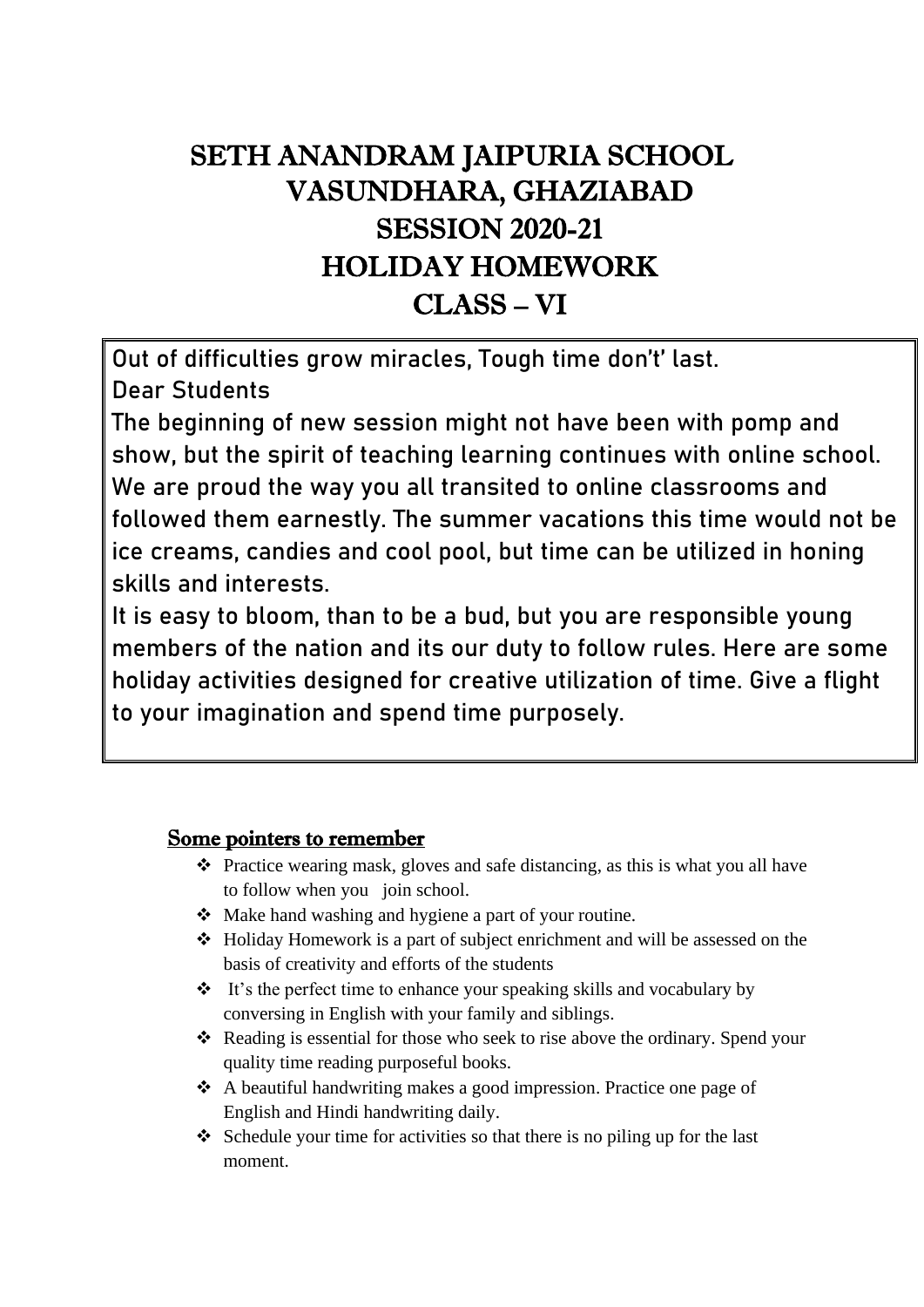- ❖ Holiday homework should be your authentic creative work.
- ❖ Holiday Homework is given according to roll numbers. French/Sanskrit/ German homework is given at the end.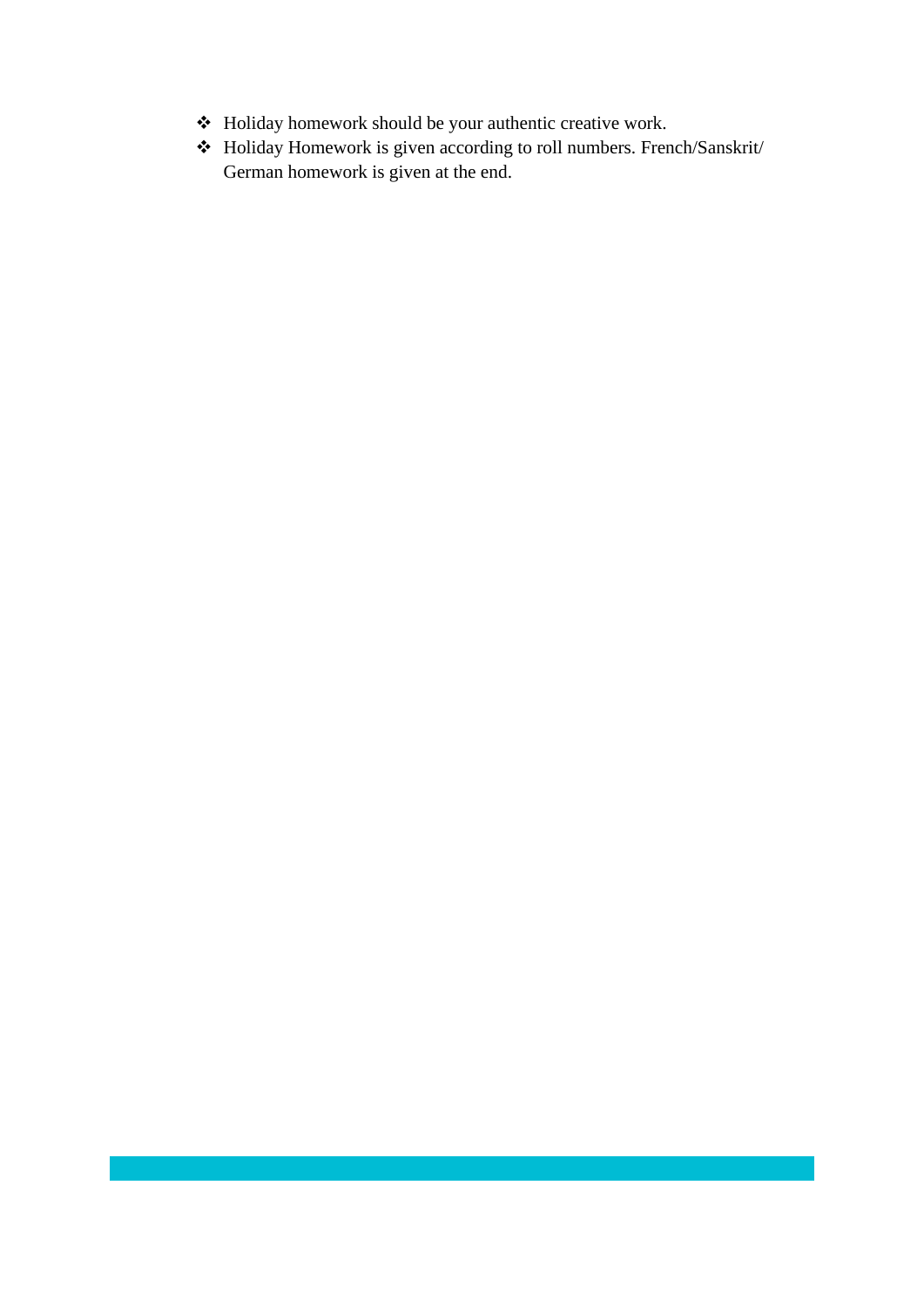India is the One land that all men desire to see, and having seen once, by even a glimpse, would not give that glimpse for all the shows of all the rest of the globe combined - Mark Twain

Namaskar! India, where culture echoes, tradition speaks, beauty enthrals and diversity delights. Astounding diversity of religious, languages, and cultures of India is unique and unparalleled. One of the oldest civilizations in the world, India is a mosaic of multicultural experiences. With a rich heritage and myriad attractions, the country is among the most popular tourist destinations in the world. It covers an area of 32, 87,263 sq. km, extending from the snow-covered Himalayan heights to the tropical rain forests of the south. As the 7th largest country in the world, India stands apart from the rest of Asia, marked off as it is by mountains and the sea, which give the country a distinct geographical entity. Known for its diversity that varies with every region, state, community, culture and even religion, food in India is a vibrant assortment of uncountable dishes. This summervacation your holiday homework is designed in such a manner that you explore more about the Incredible India.

#### **Compulsory for all**

Books open a magical world for us. Reading books helps your brain to be more active and it gives your brain a different kind of work out than watching TV listening to the radio. Reading helps you to find out the new real you, gives you a different perspective of life.

#### **These are some online book reading sites:**

Gutenberg.org Openlibrary.org Manybooks.net Read.gov/teens/

Read any book of your choice written by famous Indian English author. After your reading describe the character you liked the most **(To be done on ruled sheets/notebook)**

**Roll No. 1 to 10:** 

### **ENGLISH**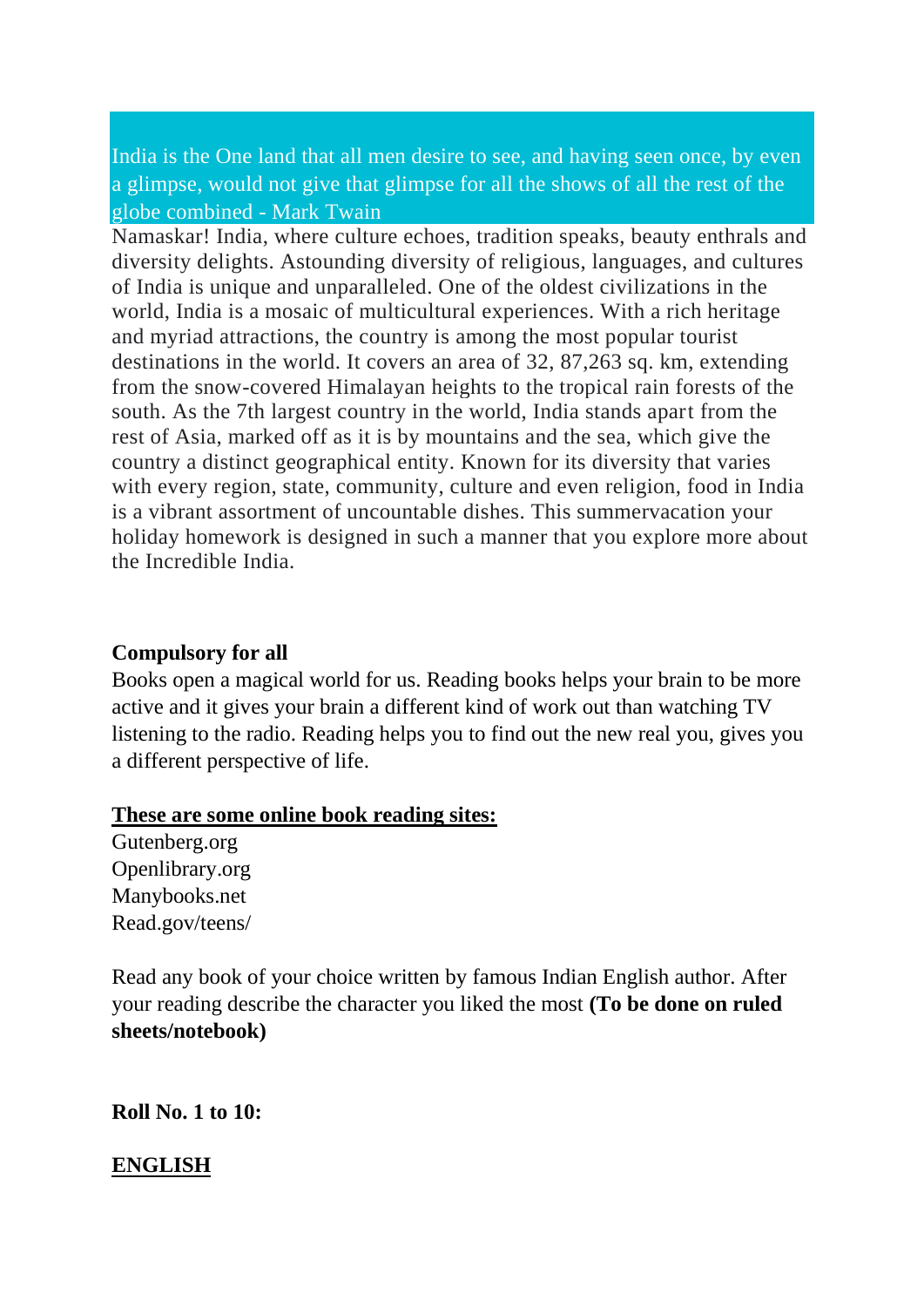There are many people from different walks of life whose achievement becomes a role model for others. Select any one young achiever who has inspired and motivated you. Make an informative journal on their journey towards success. You can do this in old notebook (with a new cover) or in MS Word.

## **HINDI**

'गंगा की कहानी हमारी जुबानी' 1.इस शीर्षक पर आधाररत गंगोत्री से गंगासागर तक गंगा की यात्रा को स्वयं से जोड़कर एक कल्पनाशील कहानी की रचना (नोटबुकमेंकरेंअथवाएमएसवर्डपर )

## **MATHS**

**<https://forms.gle/u9UsVKmQAPbcDwg39>**

## **SCIENCE**

Instructions:

Students research: - Children will Collect information on the following points and share their data through a sway presentation.



## Domain1– INDIAN SPACE RESEARCH ORGANISATION: ISRO

Students will do a research work on

- a) the space agency,its history, vision and formation
- b) the founder members

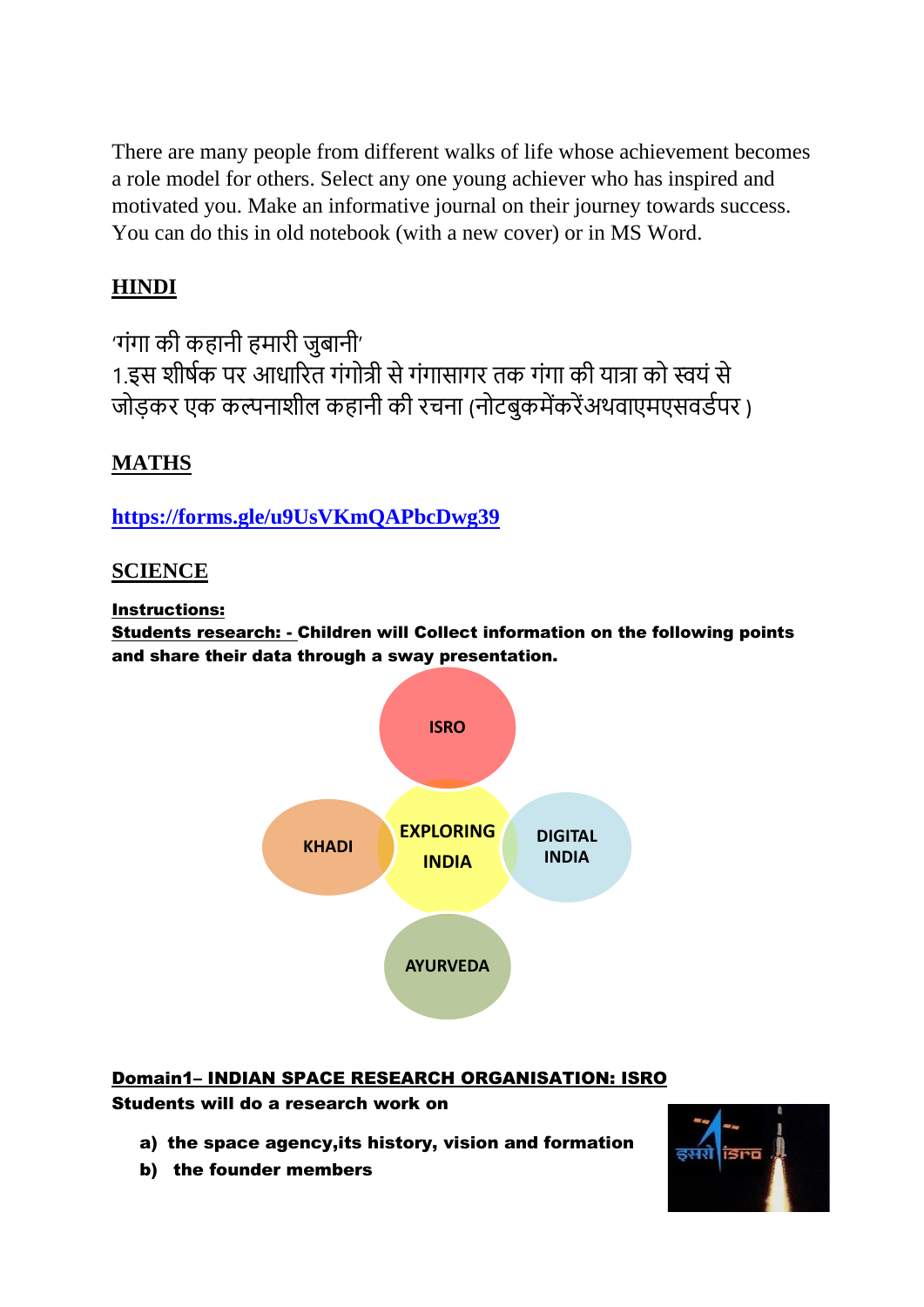#### c) Mission-chandrayaan-2.

## **SST**



Through the eyes of a magician, charm the world with the exquisite historical and geographical beauty of our country, and inform about age old customs practised here which have scientific relevance in our lives. Design a travel brochure online. You can take the help of free online brochure making websites, like, Canva.com, Flipsnack, Lucidpress, Venngage, Adobesparks.

**\_\_\_\_\_\_\_\_\_\_\_\_\_\_\_\_\_\_\_\_\_\_\_\_\_\_\_\_\_\_\_\_\_\_\_\_\_\_\_\_\_\_\_\_\_\_\_\_\_\_\_\_\_\_\_\_\_\_\_\_\_\_\_\_**

## **Roll No. 11 to 20:**

## **ENGLISH**

Write a travelogue on your trip to a tourist destination. Mention its location in state of India, language, costumes, cuisines and any speciality you found. (Your presentation can be made on A4 sheets/ any notebook/computer tool such as MS Word /MS Paint/ Adobe Spark.)

## **HINDI**

2.भारत के विजवयनी सेना की शान में आप अपने मनोभािों को कविता के माध्यमसे व्यक्तकीवजये | (नोटबुकमेंकरेंअथवाएमएसवर्डपर )

## **MATHS**

**<https://forms.gle/W7dovL7TVQ2JGohSA>**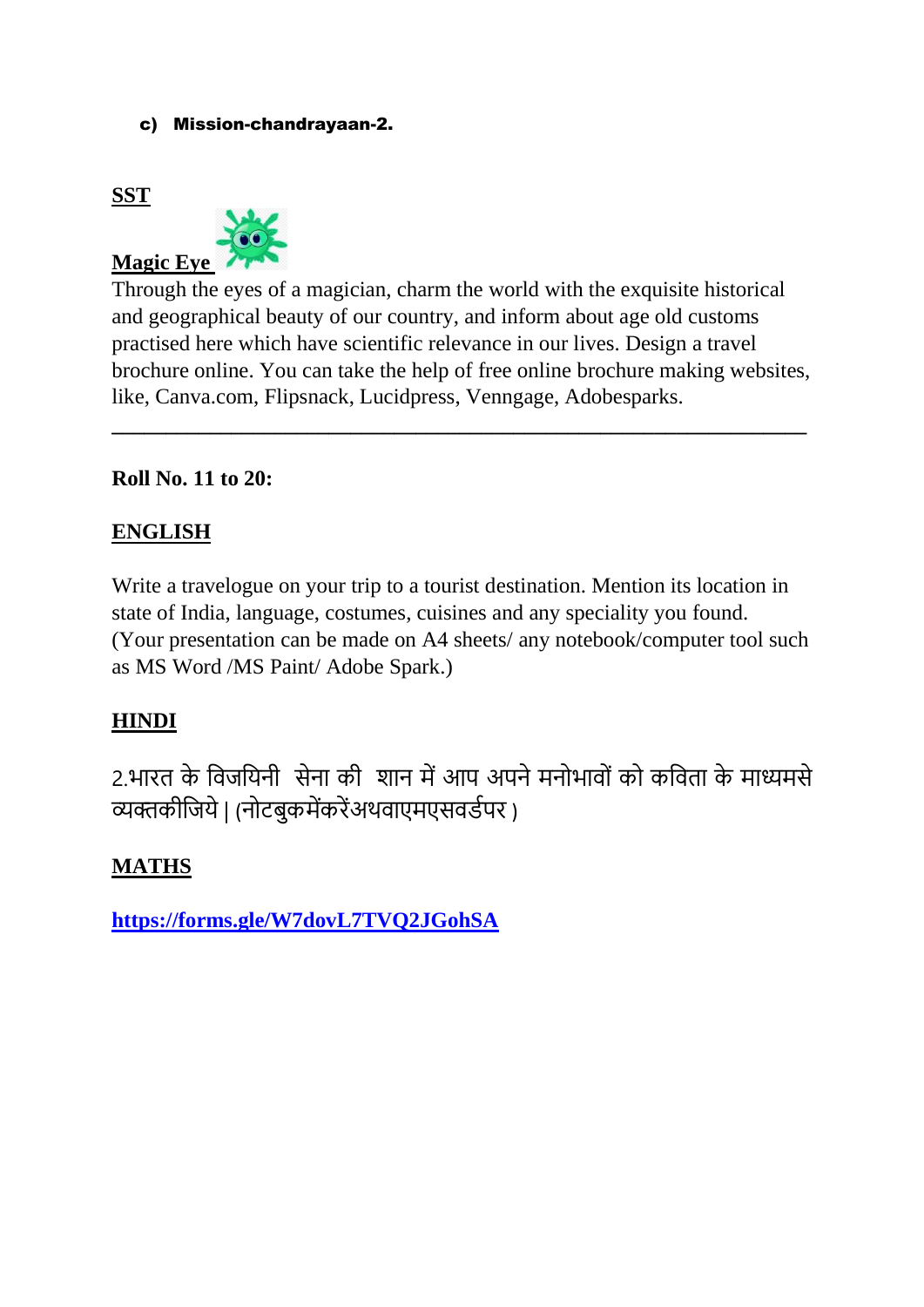

#### Students will do a research work on

- a) role of digital India campaign in e-education.
- b) use of smart boards and online teaching in education.
- c) Outcomes of e-education.

### **SST**

### **Explore your own City, Delhi**

**Delhi** is the place where we find both rich ancient heritage that perfectly blends with the present modern times. Let's explore our own city. Prepare an online photo calendar on the monuments and heritage sites of Delhi. You can take the help of online free photo calendar makers, like, Adobe Sparks, Canva.com, etc.

**\_\_\_\_\_\_\_\_\_\_\_\_\_\_\_\_\_\_\_\_\_\_\_\_\_\_\_\_\_\_\_\_\_\_\_\_\_\_\_\_\_\_\_\_\_\_\_\_\_\_\_\_\_\_\_\_\_\_\_\_\_\_\_\_**

### **ENGLISH**

**Roll No. 21-30:** India is a country with vivid culture. Think of any ten words that describe our country 'India'. Make a catchy jingle demonstrating the words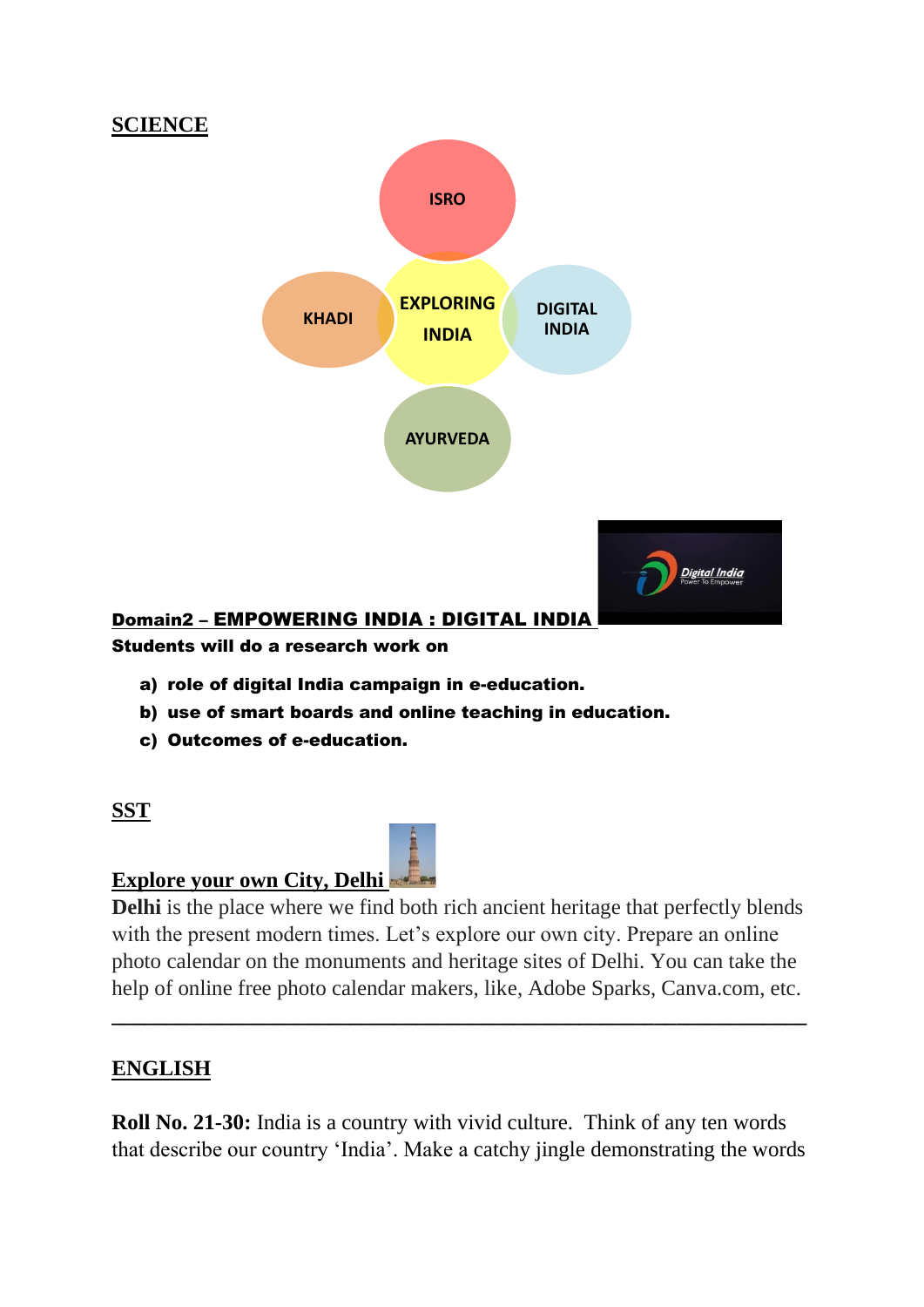(adjectives/phrases) chosen by you (You can use MS Word/ A4/ A3 size sheet/ or even old notebook to write the jingle).

## **HINDI**

3.विल्ली में एक वमनी इण्डिया बसता है,यह हम सभी जानते हैं अतः आप इस बात को दर्शाते हुए एक आकर्षक पुस्तिकाकी रचना कीजिये जिसमे'दिल्ली में मिनी इन्डिया बसता है' इसकी पूर्ण झलक दिखाई दे।(एडोबीस्पार्कपर)

## **MATHS**

## **<https://forms.gle/x2WxAtiBS1zcnyPF6>**



# **SCIENCE**

# Domain3:- SCIENCE OF LIFE: AYURVEDA

Students will do a research work on

- a) history of ayurveda,father of ayurveda, its principles and philosophy.
- b) its role in treatment and prevention of diseases.
- c) ayurvedic therapies like panchkarma,shirodhara and lepan.

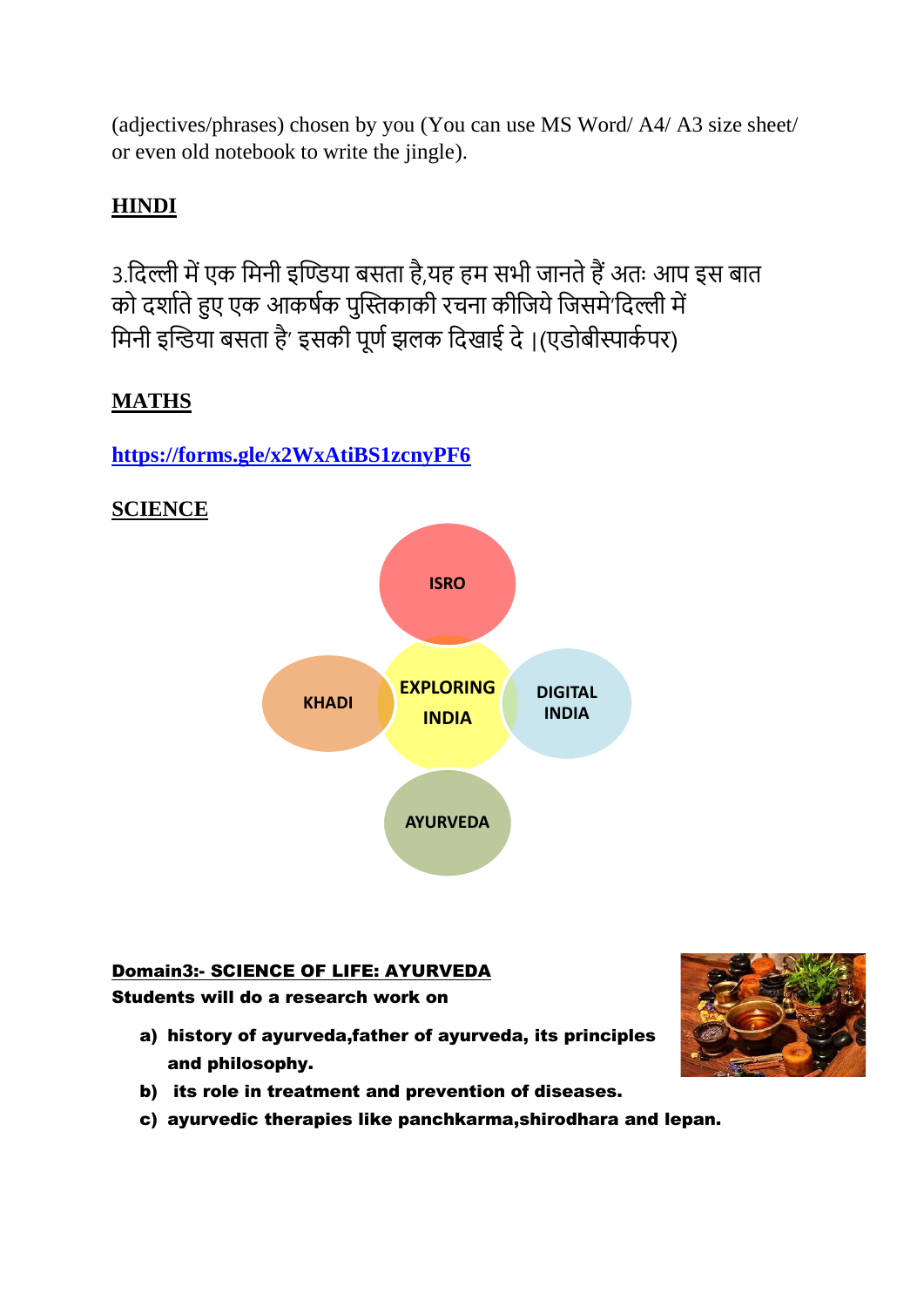**SST**



"CRAFTS MAKE US FEEL ROOTED, GIVE US A SENSE OF BELONGING AND CONNECT US WITH OUR HISTORY." Since the inception, "HANDICRAFTS" is committed towards getting Indian Artisan on the global map, which portrays our true strength of 'kaarigari' and further enhances their ability of designing.

Prepare a sway presentation on handicrafts of rural India glorifying the raw talent our incredible nation has (Max. 10 slides). Explore the aesthetic beauty that each corner of our country yields. Presentation must include design, material and technique.

**\_\_\_\_\_\_\_\_\_\_\_\_\_\_\_\_\_\_\_\_\_\_\_\_\_\_\_\_\_\_\_\_\_\_\_\_\_\_\_\_\_\_\_\_\_\_\_\_\_\_\_\_\_\_\_\_\_\_\_\_\_\_\_\_**

### **Roll No. 31 to 41:**

## **ENGLISH**

Watch any Disney movie of your choice. Then write a new end or twist the end of the movie. You can present this in the form of a script in your notebook/A4 size pages/Ms-Word.

## **HINDI**

4.वर्तमान प्रधानमंत्री की शिक्षा सम्बंधित नीति"सबकी शिक्षा अच्छी शिक्षा "इस नीति के प्रसार हेतु एक आकर्षक और सटीक वेबपेज बनाइए । (एडोबीस्पार्कपर)

## **MATHS**

**<https://forms.gle/5wFLpLnKPe3PDEQh9>**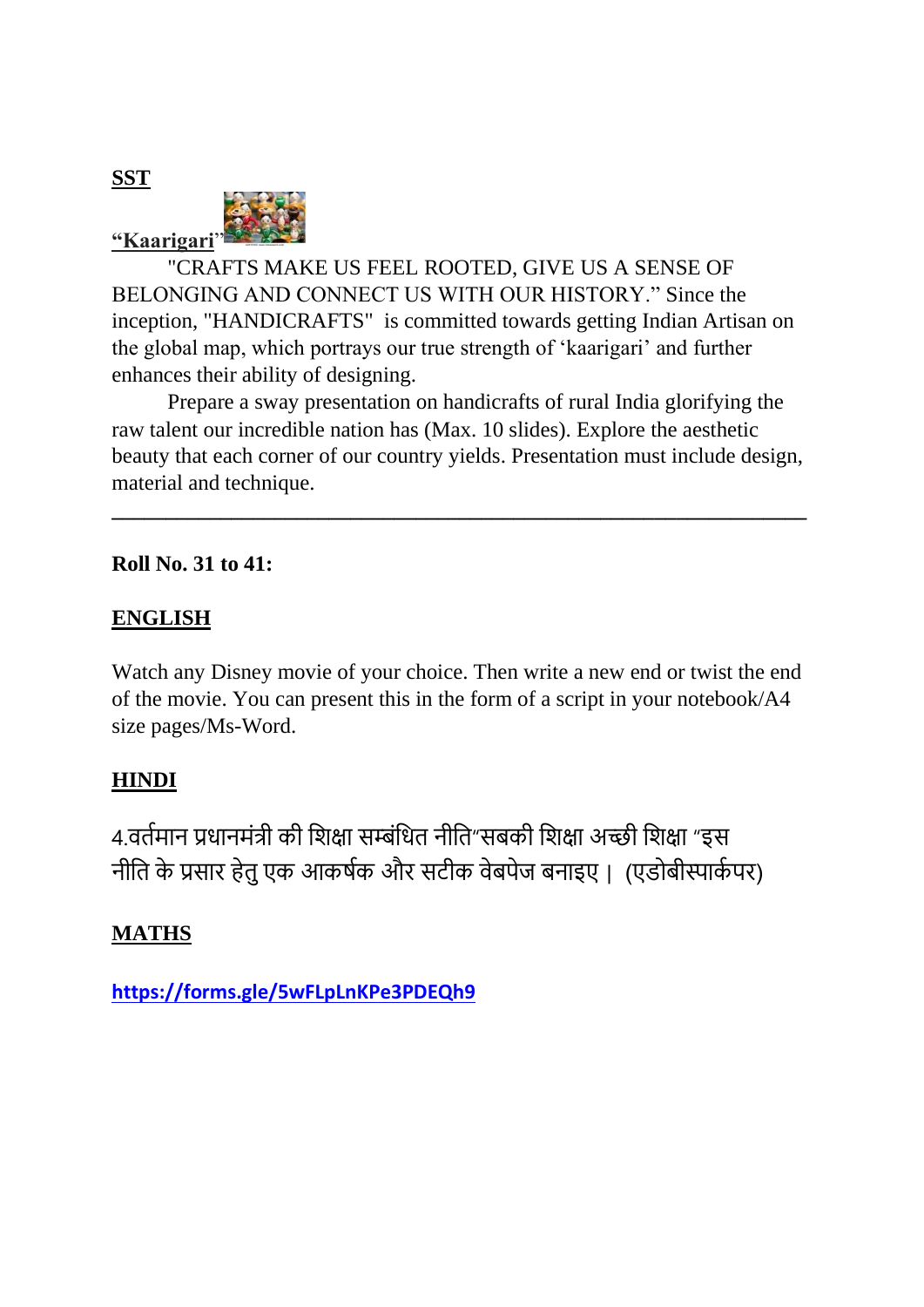



# Domain4 – KHADI FOR NATION

Students will do a research work on



- a) history of khadi, uses and production in India.
- b) Problems faced by handloom industry and weavers.
- c) Karnataka Khadi Gramodyoga Samyukta Sangha and its role in making of national flag.

**SST**



Unity in Diversity is one of India's most powerful characteristics. This is India, a land of multicolored landscapes ranging from the desert to the mangroves, from the tall mountains to the fertile plains and the pristine rivers to the salty ocean, where diversity stands as one.

Celebrate this diversity through online collage. You can take the help of free online collage maker, like, photocollage.com, BeFunky.com, photocollage.net, photovisi, adobe sparks, etc.

**\_\_\_\_\_\_\_\_\_\_\_\_\_\_\_\_\_\_\_\_\_\_\_\_\_\_\_\_\_\_\_\_\_\_\_\_\_\_\_\_\_\_\_\_\_\_\_\_\_\_\_\_\_\_\_\_\_\_\_\_\_\_\_\_**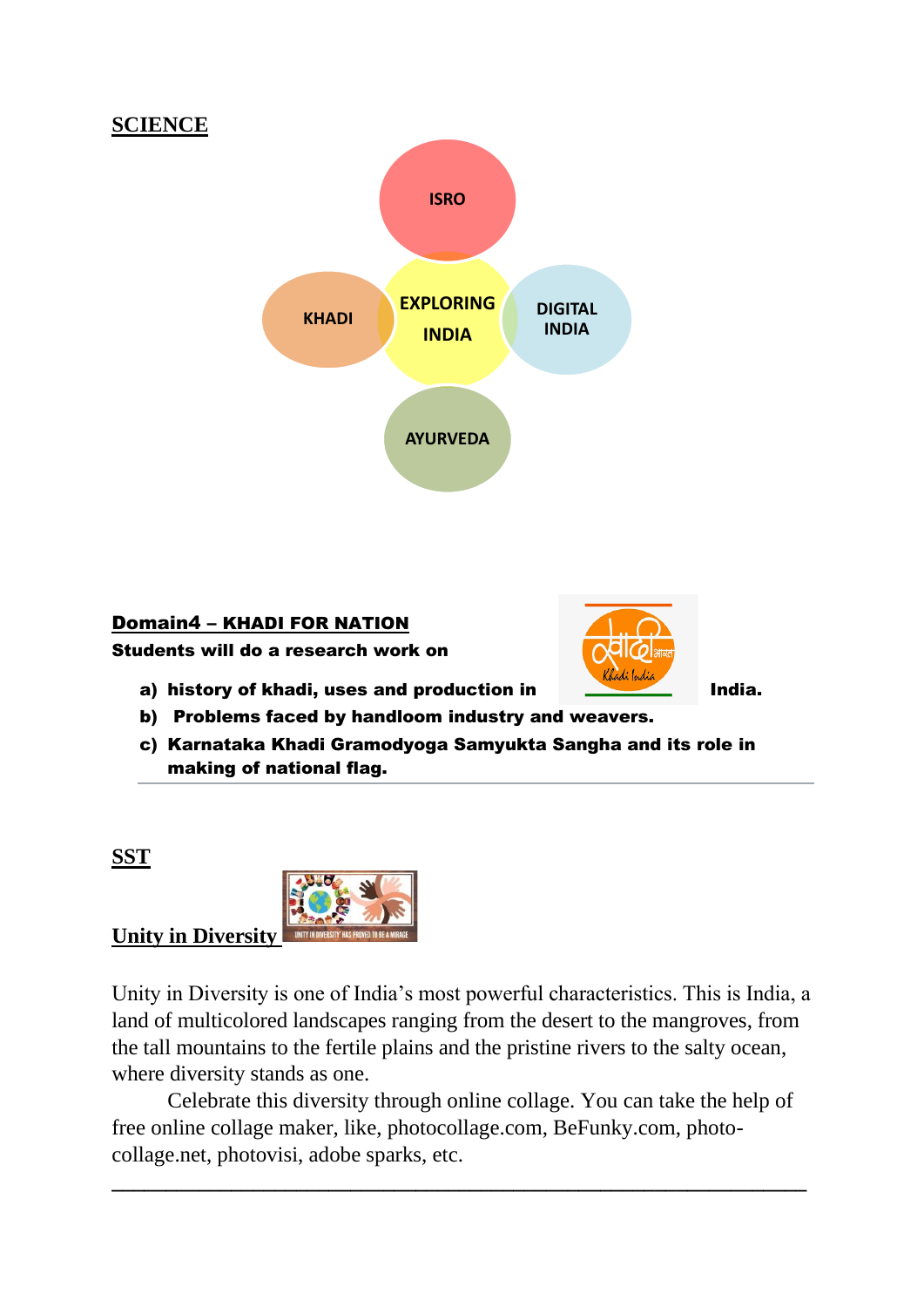## **SANSKRIT**

## **For Sanskrit Students**

भारतीयसंस्कृतिकोदर्शानेवालेकोईपांचश्लोकलिखिएऔरहिंदीमेंउनकाभावभीस्पष्टकीजि ये।(नोटबुकमेंकरेंअथवाएमएसवर्डपर )

अथवा

भारतीयसंस्कृतिकोदर्शानेवालेकिसीएकश्लोककासस्वरवाचनकरेतथाहिंदीमेंउसकाभाव स्पष्टकरतेहुएएकवीतर्योबनाएँऔरस्तिपतिर्परअपलोर्करें।

## **FRENCH**

## **For French Students**



# **TOPIC- EXPLORING INDIA JE FAIS MON SIGNET** (I make my BOOKMARK)

**How it should be done :-** a) The students will be designing a "BOOKMARK" on MS word or any software of their choice on the topic of "Exploring India" using various images (picture given above is an example) in French.

b) It should be catchy, presentable and well-designed.

c) Explore new ideas for making bookmarks.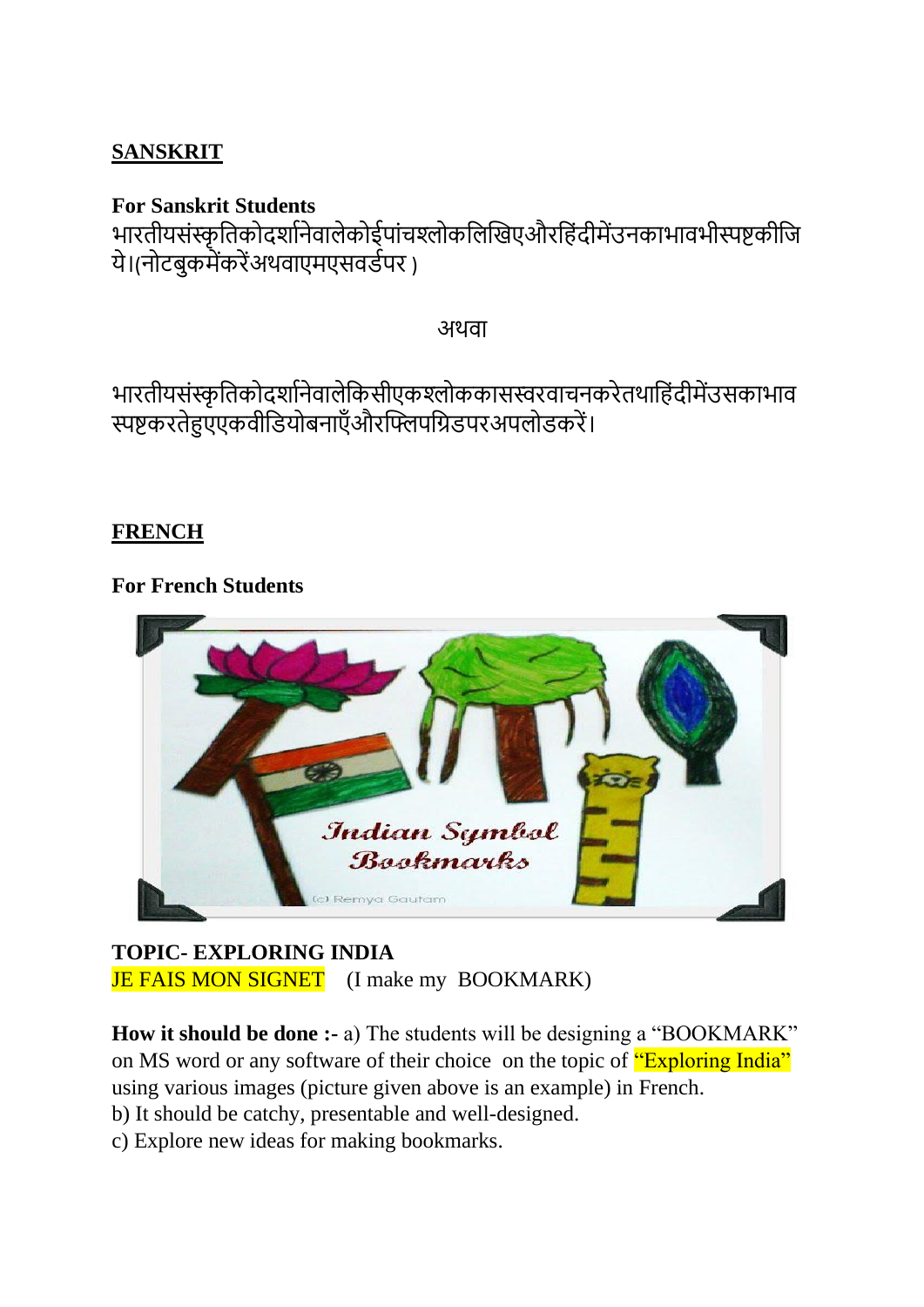d) Use basic vocabulary words in French. Eg. India – L'Inde, Touristic placesles lieux touristiques etc.

e) The students must : - insert images describing "Incredible India"

- write few (4-5) points on versatility of our culture.
- make sure that the points are precise and are in French.

For eg. J'aime mon pays (I love my country).